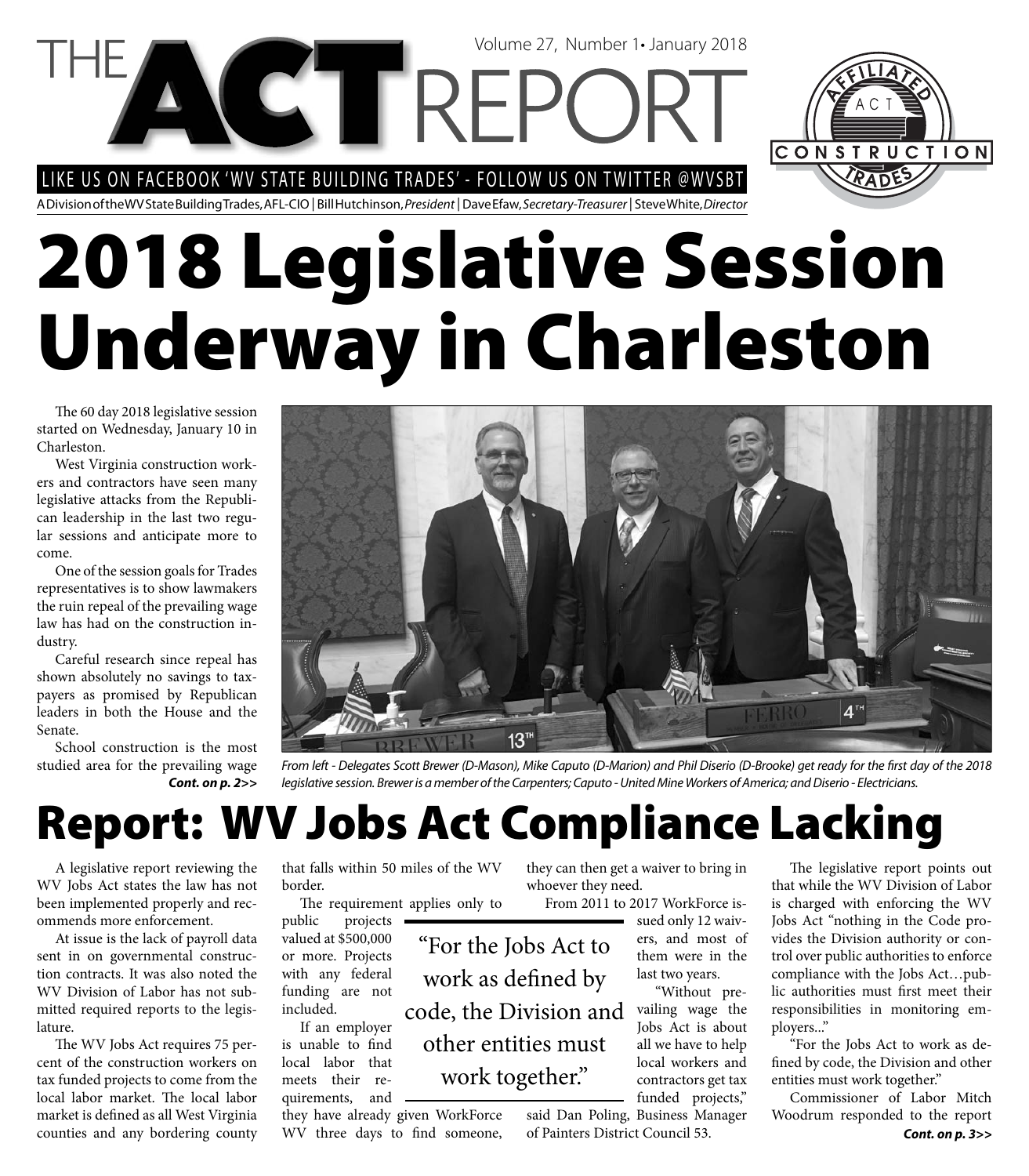# **Plasterers & Cement Masons 926 are Taking Apprenticeship Applications February 5 - 9**

The West Virginia Area Plasterers and Cement Masons 926 Joint Apprenticeship and Training Committee will be accepting applications from Monday, February 5 through Friday, February 9, 2018, during normal business hours.

Applications will be accepted at four locations.

#### **OVCEC**

21 Armory Drive

Wheeling, WV 26003 304-242-0520 **CEA-NCWV Inc.** 

2794 White Hall Blvd. White Hall, WV 26554 304-367-1290

#### **OP&CMIA Local 926**

3130 7th Ave. Charleston, WV 25387 304-744-8389

#### **OP&CMIA Local 926 Training**

**Center**  720 Staunton Turnpike Parkersburg, WV 26104 304-865-8389

If accepted into the program you will learn all aspects of the Plasterers and Cement Masons trade including a variety of methods to finish concrete surfaces, an understanding of the properties of concrete curing, the effects of temperature and different compositions of product, the application of stucco and similar exterior products, and more.

Apprentices will have classroom training along with paid on-the-job training and depending on work availability usually complete the program within three years.

Applications must be at least 18 years old, a U.S. citizen and have the following documentation to be eligible.

- a copy of your birth certificate
- a copy of your High School Diploma or equivalent (GED)
- a valid driver's license
- proof of residency such as:

### **IBEW 246 New Members**



IBEW Local 246 Vice President Ryan Omaits (left) swears into membership new inside and residential apprentices at a December 27 union meeting. New members are (standing from left to right) Hunter Wallace, Ronny Payton, Corey Mitchell, Mike Pietro, Shane Keener, Jason Holt, Ean Bland, Devin Ferguson, Steve Mitchell, Scott Kosek, and Mark Moore. Also pictured are Treasurer Rob Biacco (at front desk) and fifth year apprentice Rob Kovaleski (seated right). Local 246 is based in Steubenville, Ohio and covers counties in both Ohio and WV.

driver's license, utility bill or rent receipt in your name.

You must reside within the jurisdiction of Plasterers & Cement Masons Local 926: (All of West Virginia: Belmont, Jefferson, and Harrison Counties in Ohio: Allegheny, Garrett, and Washington Counties in Maryland.)

In addition you must be physically capable of performing the work of the trade and be able to pass a preemployment drug screening.

You may bring certificates for vo-

cational/technical school or college if applicable. Veterans can bring a form DD-214 for consideration of military service.

Contact Kevin Parr at 304-639- 9200 or local926apprenticeship@ gmail.com with any questions.

The recruitment, selection, employment and training of apprentices shall be without discrimination because of race, color, religion, national origin, or sex. The JATC will take affirmative action to provide equal opportunity in apprenticeship.

*Legislative Session*

#### *Continued from Page 1*

debate and every major project since repeal shows the same result – no savings.

Instead there have been huge wage cuts, delays in completions, poor quality and a rash of imported workers – exactly as predicted by prevailing wage supporters.

"We are calling on each of our affiliates to send people to the capitol once again," said Dave Efaw, Secretary-Treasurer of the WV State Building Trades. "We will have documentation of the recent school project bids they can show their legislators and point out the savings promised is nowhere to be found."

While Efaw does not expect any action to restore the prevailing wage law this session he still thinks the mission is critical.

"Given the make-up of this legislature it is almost impossible to see a bill to restore prevailing wage even getting on a committee agenda," said Efaw. "Our goal is to hold legislators accountable."

According to Efaw a renewed effort to make public construction payrolls secret is expected.

Last session a bill to exempt payroll documents from the Freedom of Information Act passed the Senate but failed in the final days in the House.

Also expected to come back from

last year is a bill to prevent any state agency, county or city government from awarding contracts to responsible contractors.

Asking any contractor questions about their company's track record for on-time completions, compliance with a variety of wage and tax laws, or whether or not a company hires locally or provides any benefits or training will be made illegal if the bill passes as proposed last year.

During the January Interim meetings a document was circulated that attacked occupational licensing – think electricians license, crane operator certification or contractor license for example.

"This appears to be another Koch Brothers inspired report that seeks to destroy the protections working families get from certifications," said Efaw.

The session is starting out with many discussions on needed spending for public employee salaries, especially corrections workers, free community college tuition, and property tax cuts for businesses.

Because of past tax cuts, mostly to businesses, it is unclear where the funds for these ideas will come from.

West Virginia by its constitution must have a balanced budget and cannot have deficits like the Federal government.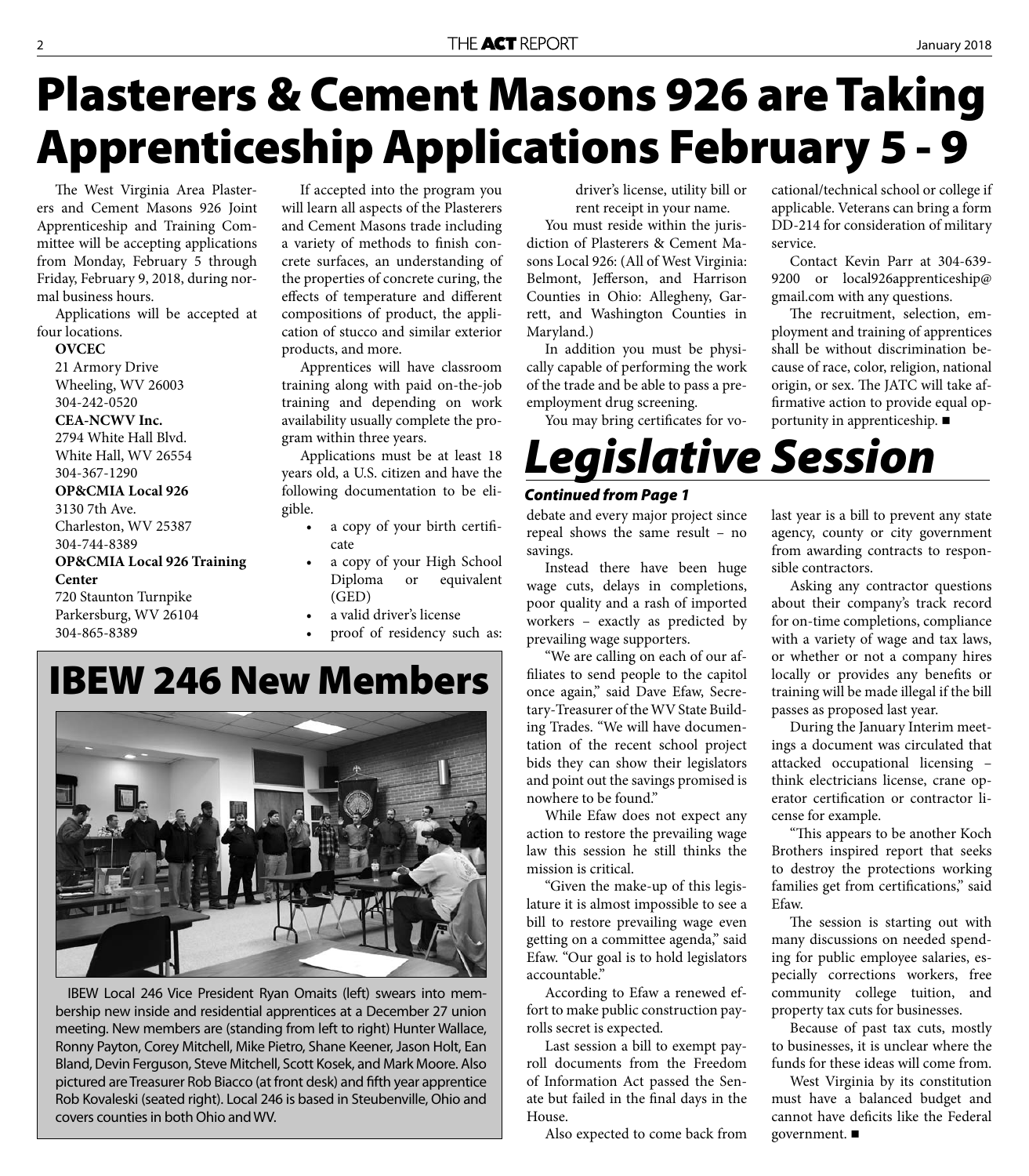# **Gas-Fired Power Project Planned in Ohio**

A new \$450 to \$500 million power project slated for Monroe County, Ohio is expecting to break ground in late-Spring this year.

The Hannibal Port Power Project, a 485-megawatt natural gas fired electric-generating facility, will be located at the old Ormet Aluminum plant site which was closed in 2013.

Developers, Fortress Investment Group, estimate the project will generate 300-350 construction jobs and employ a permanent staff of 20. More than 500 billion cubic feet of natural gas will be purchased over a 25-year period.

The project has already received approval from the Ohio Power Siting Board (similar to the WV Public Service Commission) and has an Ohio EPA air permit.

The public comment period for the company's wastewater discharge draft permit closed December 29.

Ohio EPA is reviewing comments and will hopefully issue the permit very soon.

Members of the Parkersburg-Marietta Building and Construction Trades Council have been supporting the project developers in a number of ways.

"We had 150 people turn out for a hearing in November," said Bill Hutchinson, Business Manager of the Council. "We've talked with project representatives about using our local guys, we are looking forward to the work."

General Contractor bids are in

### **Tri-State BT Customer Appreciation Event**



Tri-State's Mark Johnson (right) looks on as Tom Householder, Director of Construction Labor Relations for American Electric Power, speaks to a gathering of union contractors, craft representatives and major construction customers from the Tri-State area at the annual Customer Appreciation Christmas Breakfast.

The event was sponsored by the Tri-State Building and Construction Trades Council in Ashland, Kentucky on December 15.

"We believe in the partnership between craft workers, contractors and customers," said Tri-State Business Manager Mark Johnson. "When we focus on working together we produce the best product, at the best price, with the safest outcomes."

Other speakers included Brad Levi, Plant Manager of Marathon Petroleum at Catlettsburg and Blain Holt, Executive VP of Operations, Bradley Industries.

and under review.

Forest Investment Group is a subsidiary of SoftBank Group Corp., a Japanese multinational telecommunications corporation headquartered in Tokyo, Japan.

# **WV Laborers Craft Apprenticeship Opportunity Open**

The West Virginia Construction Craft Laborers' Joint Apprenticeship and Training Committee is accepting applications year round.

Those interested can apply at any WorkForce WV Employment Services Office.

Applicants must be at least 18 years old; have a high school diploma, GED or pass a test administered by WorkForce (if you are to test check times with WorkForce); have a valid driver's license; and be physically able to perform the work of the trade.

A substance abuse test will be required at some point in the process.

Documents such as a copy of a birth certificate, a valid driver's license, transcripts of grades and proof of a high school degree or GED will be requested at a later date.

The apprenticeship program consists of a combination of on-the-job training and hands-on classroom training.

The WV Laborers' Training Center in Mineral Wells provides 408 hours of classroom and hands-on training free of charge including

### *WV Jobs Act*

#### *Continued from Page 1*

by acknowledging the Division's lack of compliance especially in past years.

He detailed in a December 21, 2017 letter a number of recent steps taken to increase compliance including more communication with public authorities, the filing of overdue procedural rules, the creation of a new database for Jobs Act investigation

meals and lodging.

Apprentices will also learn on the job in their home areas while earning a paycheck, for a total of 4000 hours, approximately two years.

Upon completion of the program apprentices will have earned Journeyman status and receive a certificate from the U.S. Department of Labor.

The areas of training provide a wide variety of skills to ensure highly productive workers will have successful careers.

Topics include pipelaying, mason tending, instrument reading, environmental remediation and much more.

The recruitment, selection, employment and training of apprentices shall be without discrimination because of race, color, religion, national origin or sex.

For more information visit their web site www.wvccl.org or to receive a free brochure send a self-addressed stamped envelope to: West Virginia Laborers' Training Center, P.O. Box 6, Mineral Wells, WV 26150.

reports, and working with the Governor's Jobs Act and Tax Compliance Task Force.

Woodrum also credited the recent amendments made to the Jobs Act during the last Special Legislative Session called by Governor Jim Justice which clarified some definitions and strengthened enforcement of the Act. ■